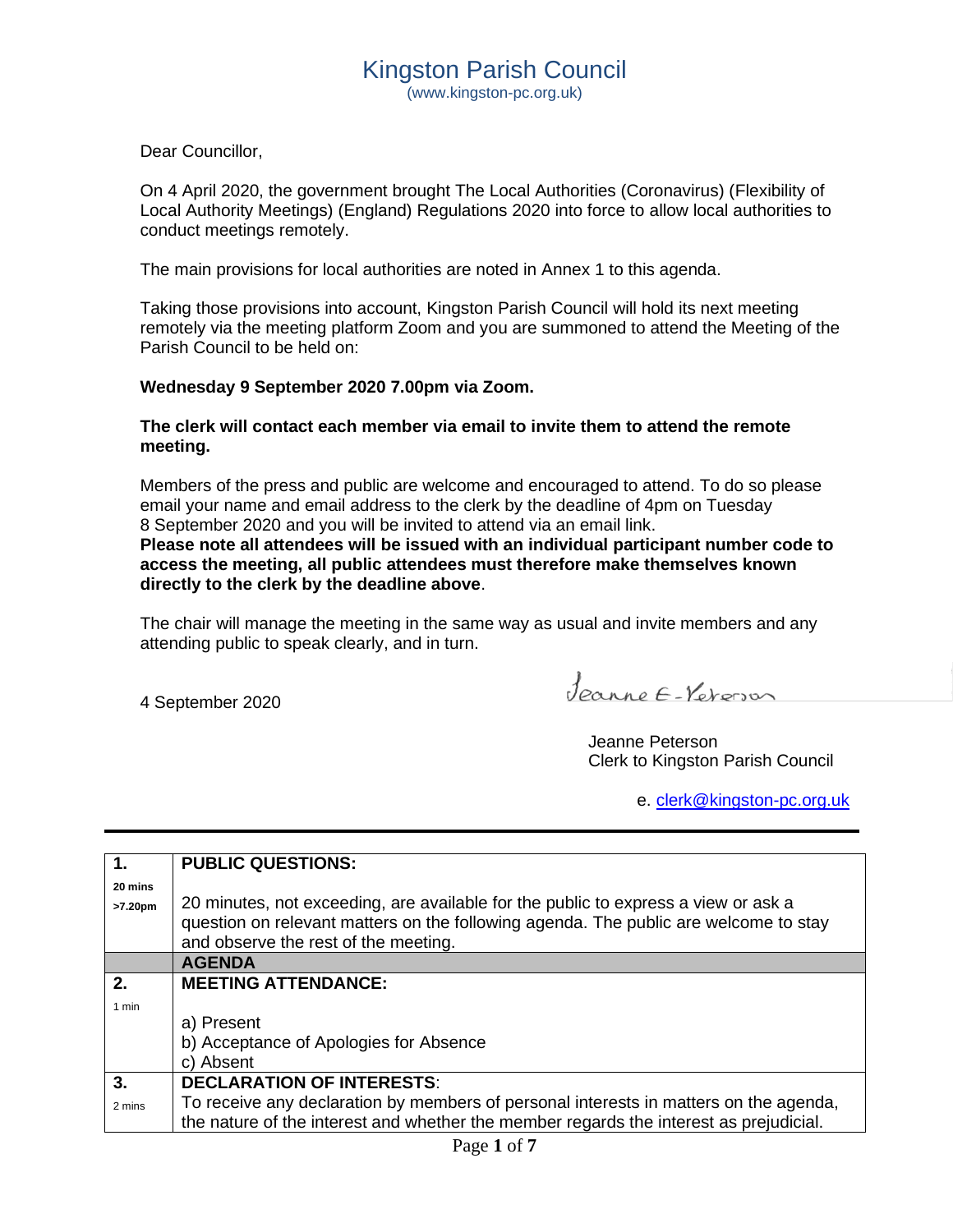| 4.                   | <b>MINUTES OF PREVIOUS MEETING:</b>                                                                                                                                                                                                                                                                                                                                      |  |  |  |
|----------------------|--------------------------------------------------------------------------------------------------------------------------------------------------------------------------------------------------------------------------------------------------------------------------------------------------------------------------------------------------------------------------|--|--|--|
| 5 mins               | To approve and sign the minutes of the Kingston Parish Council Meeting held on                                                                                                                                                                                                                                                                                           |  |  |  |
|                      | 8 July 2020.                                                                                                                                                                                                                                                                                                                                                             |  |  |  |
| 5.                   | <b>MATTER ARISING FROM THE PREVIOUS MEETING NOT COVERED IN THIS</b>                                                                                                                                                                                                                                                                                                      |  |  |  |
| 2 mins               | <b>AGENDA:</b>                                                                                                                                                                                                                                                                                                                                                           |  |  |  |
| >7.30pm              | To receive matters arising from the previous meeting which are not covered in this<br>agenda or clerk's progress report.                                                                                                                                                                                                                                                 |  |  |  |
| 6.                   | <b>COVID 19:</b>                                                                                                                                                                                                                                                                                                                                                         |  |  |  |
| 5 mins               | Kingston Parish Council continues to follow the Government guidelines.                                                                                                                                                                                                                                                                                                   |  |  |  |
| < 7.35 <sub>pm</sub> | It should be noted that the community pavilion is still undergoing an insurance<br>assessment following the flood and until this, and the boiler repair is carried out, the<br>building is likely to remain closed to the public despite any changes in Government<br>guidelines.                                                                                        |  |  |  |
|                      | The Tennis Courts are open to facilitate play between limited numbers in accordance<br>with the Government and Lawn Tennis Club guidelines. Details may be obtained from<br>Kingston Tennis Club.                                                                                                                                                                        |  |  |  |
|                      | The children's play area is now open following a Covid risk assessment carried out by<br>Lewes District Council (who are contracted to carry out risk assessments for KPC on a<br>monthly and annual basis)                                                                                                                                                              |  |  |  |
|                      | The Village Green and St Pancras Green are available for residents to enjoy out-door<br>exercise but it asks that people please follow the latest staying safe guidance and social<br>distancing rule.                                                                                                                                                                   |  |  |  |
| 7.                   | <b>CO-OPTION:</b>                                                                                                                                                                                                                                                                                                                                                        |  |  |  |
| 5 mins<br>>7.40pm    | The recent vacancy within the council has been advertised formally in accordance to<br>Lewes District Council Electoral Services requirements and there has been no call to<br>hold an election. Therefore, KPC can go ahead and co-opt to the council. There are<br>currently two vacancies.                                                                            |  |  |  |
|                      | Anyone interested in joining the council should in the first instance contact the chair,<br>Fiona Harrison for an informal chat fiona.harrison@kingston-pc.org.uk                                                                                                                                                                                                        |  |  |  |
| 8.                   | Any subsequent applications will be considered at the November meeting.<br><b>REPORTS FROM OTHER BODIES:</b>                                                                                                                                                                                                                                                             |  |  |  |
| 10 mins              | Written reports to be taken as read. Council can raise questions.                                                                                                                                                                                                                                                                                                        |  |  |  |
| < 7.50 <sub>pm</sub> | <b>District Councillor William Meyer</b><br>i.<br>ii.<br><b>County Councillor Sarah Osborne</b><br>iii.<br>Kingston Action Group update report Appendix 1<br>▶ Proposed Community Allotment Appendix 2<br>$\triangleright$ Parish in Bloom – a submission has been made by the Action Group on<br>behalf of the village Appendix 3                                       |  |  |  |
|                      | Pavilion Committee report Appendix 4<br>iv.<br>$\triangleright$ Kingston pavilion insurance claim following the flood – a settlement has<br>been offered by the insurers of £3,727.57 to cover remedial building<br>works; redecoration, floor repairs, electrics. The council is asked to<br>consider acceptance of the settlement and to authorise the clerk to liaise |  |  |  |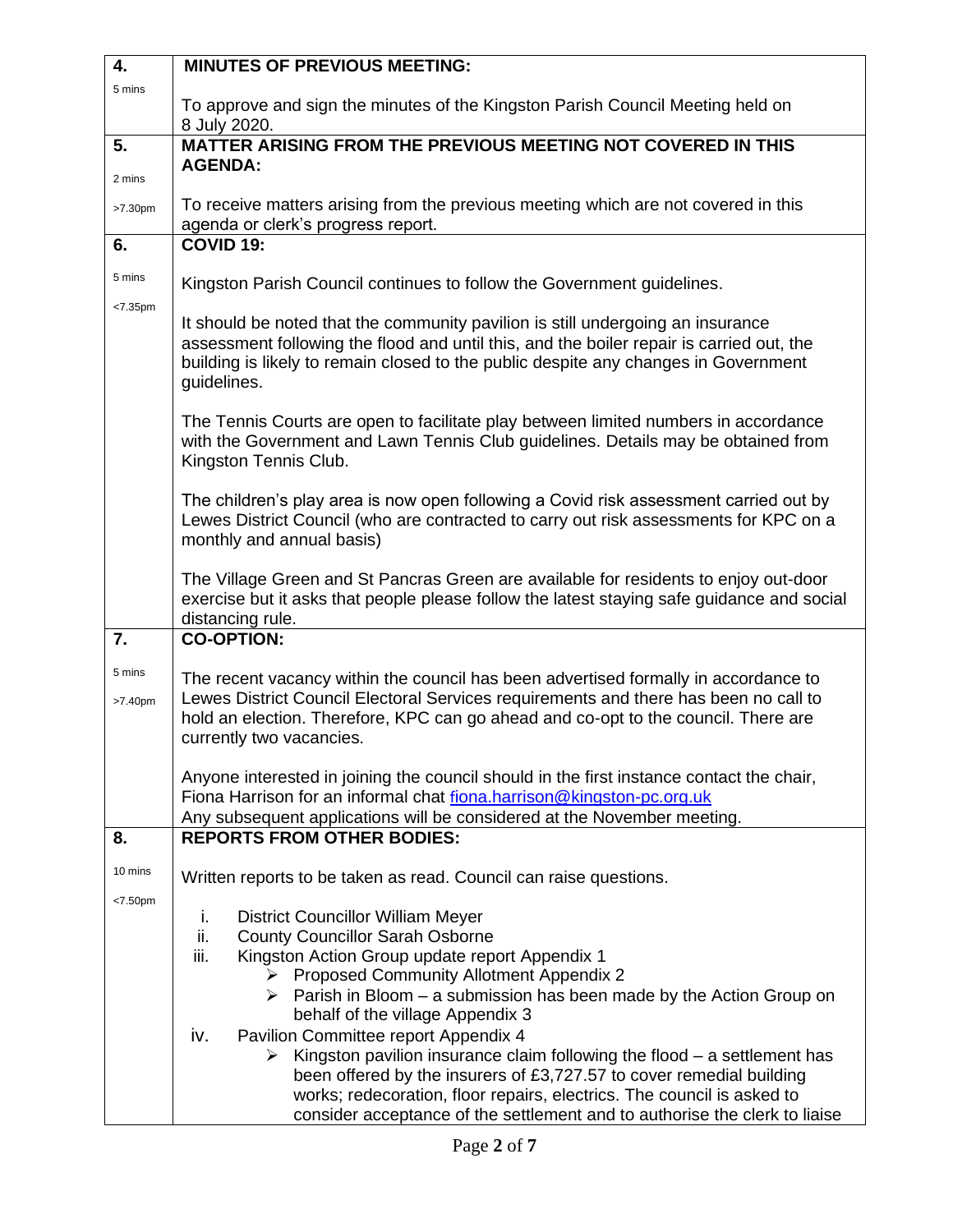|            | with the insurers to complete the procedure. The pavilion committee has<br>obtained quotes for the work needed and it has been assessed that this                                      |  |  |  |
|------------|----------------------------------------------------------------------------------------------------------------------------------------------------------------------------------------|--|--|--|
|            | will be covered by the settlement                                                                                                                                                      |  |  |  |
|            | It should be noted that cover for the water cylinder replacement and                                                                                                                   |  |  |  |
|            | excessive water charges related to the flood are still being considered by                                                                                                             |  |  |  |
|            | the insurers (at the time of writing the agenda). The clerk has chased for a                                                                                                           |  |  |  |
|            | decision on these in order to move on as soon as practicable with the<br>opening of the pavilion.                                                                                      |  |  |  |
|            |                                                                                                                                                                                        |  |  |  |
|            | <b>Resolve:</b>                                                                                                                                                                        |  |  |  |
|            | To note the reports and authorise any agreed actions.                                                                                                                                  |  |  |  |
| 9.         | <b>FINANCIAL REPORTS:</b>                                                                                                                                                              |  |  |  |
| 15 mins    | a)The second quarter of the current financial year 2020-2021 July to September financial                                                                                               |  |  |  |
| >8.05pm    | reports will be presented at the November meeting                                                                                                                                      |  |  |  |
|            | b) The external audit papers for 2019-2020 have been submitted with their receipt                                                                                                      |  |  |  |
|            | acknowledged and the council awaits the result.                                                                                                                                        |  |  |  |
|            | c) Budget 2021-2022 preparation – the draft budget will be presented to the                                                                                                            |  |  |  |
|            | November meeting (to be approved subject to any changes for adoption in January).                                                                                                      |  |  |  |
|            | The council is asked to consider and suggest any ideas for expenditure to be put forward                                                                                               |  |  |  |
|            | for inclusion. Members must take into consideration the advice from the internal auditor<br>that due to the level of reserves now held, it should in addition to the community budget, |  |  |  |
|            | include as separate budget proposals any spending against those reserves as                                                                                                            |  |  |  |
|            | appropriate.                                                                                                                                                                           |  |  |  |
|            | d)Clerk's wages - On 24 August, the National Joint Council for Local Government                                                                                                        |  |  |  |
|            | Services (NJC) announced that an agreement was reached between the National                                                                                                            |  |  |  |
|            | Employers and the NJC Trade Union Side on the new pay scales for 2020-21 to be                                                                                                         |  |  |  |
|            | implemented from 1 April 2020. Please note that the increase should be backdated to                                                                                                    |  |  |  |
|            | 1 April 2020. September wages to be paid at the new rate and the back dated pay 1 April<br>to 31 August will be £88.56                                                                 |  |  |  |
|            |                                                                                                                                                                                        |  |  |  |
|            |                                                                                                                                                                                        |  |  |  |
|            | <b>Resolve:</b>                                                                                                                                                                        |  |  |  |
|            | a) and b) To note the updates.                                                                                                                                                         |  |  |  |
|            | c) To agree items for inclusion in the budget<br>d)To acknowledge and approve the NJC pay scale agreement with implementation and                                                      |  |  |  |
|            | back dated pay to the clerk with September 2020 wages.                                                                                                                                 |  |  |  |
| 10.        | <b>GRANT GIVING POLICY:</b>                                                                                                                                                            |  |  |  |
| 10 mins    |                                                                                                                                                                                        |  |  |  |
| >8.15pm    | Following agreement in principle at the 13 May meeting to implement a grant scheme,                                                                                                    |  |  |  |
|            | the council will now consider the revised policy which takes into account giving                                                                                                       |  |  |  |
|            | grant funds to local groups that do not hold affiliated bank accounts. Appendix 5                                                                                                      |  |  |  |
|            | <b>Resolve:</b>                                                                                                                                                                        |  |  |  |
|            | To note the revised policy and consider whether to implement a grant scheme                                                                                                            |  |  |  |
| 11.        | TOWN AND COUNTRY PLANNING:                                                                                                                                                             |  |  |  |
| 10 mins    |                                                                                                                                                                                        |  |  |  |
| $>8.25$ pm | a) To receive a planning update report on new and ongoing planning applications                                                                                                        |  |  |  |
|            | Appendix 6.<br>b) Conservation Area Character Appraisal - To receive an update if available.                                                                                           |  |  |  |
|            |                                                                                                                                                                                        |  |  |  |
|            | <b>Resolve:</b>                                                                                                                                                                        |  |  |  |
|            | a) To note the applications in hand and authorise any required action.                                                                                                                 |  |  |  |
|            | b) To note the updates and authorise any further actions.                                                                                                                              |  |  |  |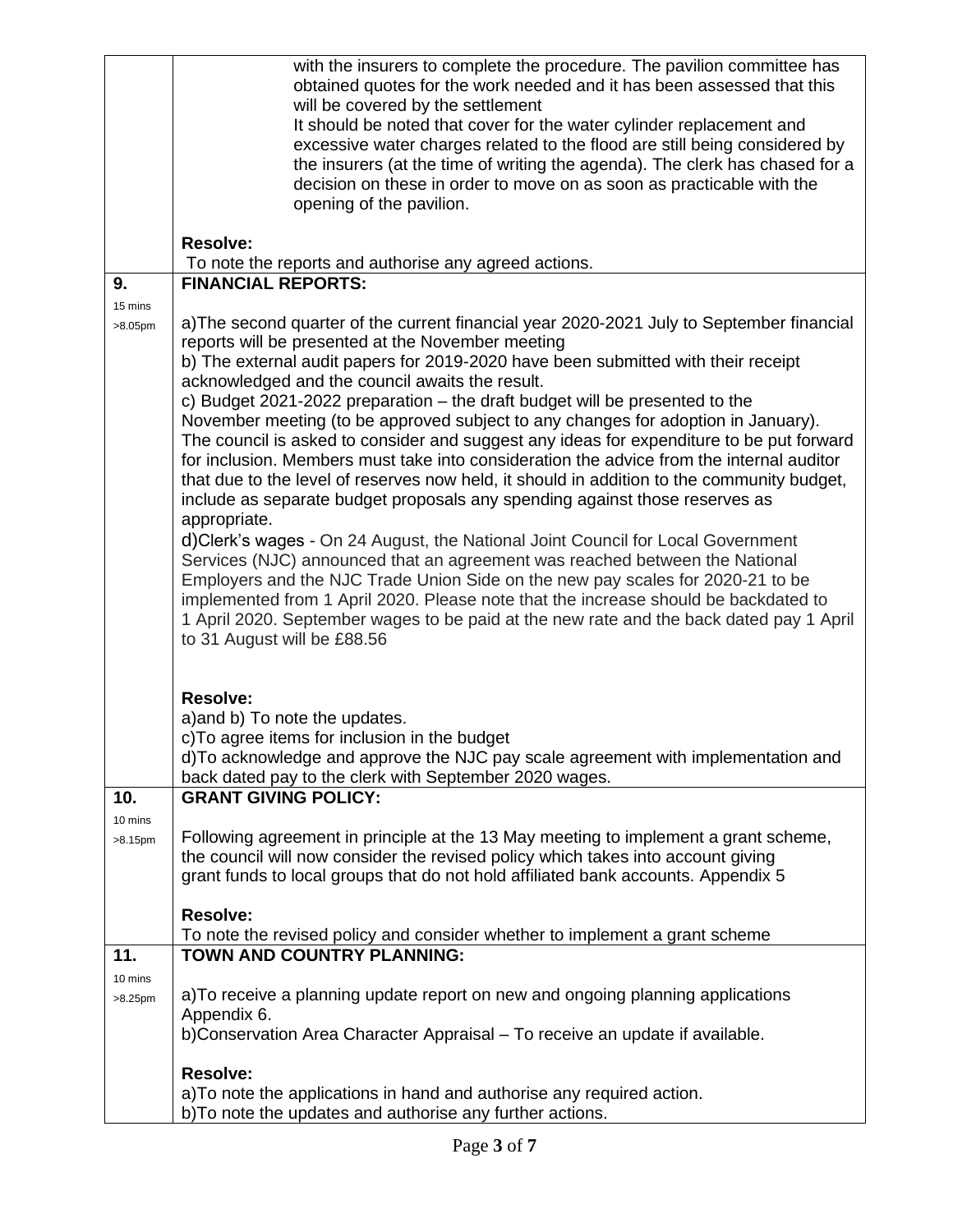| 12.        |                                                                                     | <b>TRAFFIC AND HIGHWAYS - ISSUES RELATING TO KINGSTON:</b>                                                                                                                      |  |  |  |  |
|------------|-------------------------------------------------------------------------------------|---------------------------------------------------------------------------------------------------------------------------------------------------------------------------------|--|--|--|--|
| 10 mins    |                                                                                     |                                                                                                                                                                                 |  |  |  |  |
| $>8.35$ pm |                                                                                     | a) Air Quality Monitoring at the School – to receive an update if available.                                                                                                    |  |  |  |  |
|            |                                                                                     | b)Speed Sensor Project - the KPC case was passed to the ESCC Licensing team on 23<br>July as the application has met the criteria specified in the Highways working practise in |  |  |  |  |
|            |                                                                                     | terms of road safety. They have since contacted KPC with the relevant paperwork which                                                                                           |  |  |  |  |
|            |                                                                                     | is in the process of completion. ESCC also came back with an acceptable quote to install                                                                                        |  |  |  |  |
|            |                                                                                     | the facility to place the fixing poles.                                                                                                                                         |  |  |  |  |
|            |                                                                                     | c) Traffic Calming & Safety and Signage – to receive a progress update, and to consider                                                                                         |  |  |  |  |
|            |                                                                                     | a further application to install double yellow lines at Ashcombe Hollow (to control                                                                                             |  |  |  |  |
|            |                                                                                     | inconsiderate and illegal parking at the burger bar area).                                                                                                                      |  |  |  |  |
|            |                                                                                     |                                                                                                                                                                                 |  |  |  |  |
|            | <b>Resolve:</b><br>a) to c) To review the updates and agree any further actions.    |                                                                                                                                                                                 |  |  |  |  |
| 13.        |                                                                                     | C7 WHOLE ROAD STRATEGY PROJECT/POLO:                                                                                                                                            |  |  |  |  |
|            |                                                                                     |                                                                                                                                                                                 |  |  |  |  |
| 5 mins     | KPC has been asked to consider giving its written endorsement to the "C7 whole road |                                                                                                                                                                                 |  |  |  |  |
| >8.40pm    | Strategy project" to back up its planned requests for support from funding          |                                                                                                                                                                                 |  |  |  |  |
|            |                                                                                     | Organisations. Appendix 7 and 7a.                                                                                                                                               |  |  |  |  |
|            | <b>Resolve:</b>                                                                     |                                                                                                                                                                                 |  |  |  |  |
|            |                                                                                     | To consider the request and agree further actions.                                                                                                                              |  |  |  |  |
| 14.        |                                                                                     | FOOTPATHS & RIGHTS OF WAY, TREES & HEDGEROWS, VILLAGE GREENS:                                                                                                                   |  |  |  |  |
| 15 mins    |                                                                                     |                                                                                                                                                                                 |  |  |  |  |
| $>8.55$ pm | i.                                                                                  | Kingston Footpath 8 - Due to continuing problems with the state of the                                                                                                          |  |  |  |  |
|            |                                                                                     | footpath leading up the hill from the end of The Street, the Rights of Way<br>team have confirmed that they are scheduling an inspection.                                       |  |  |  |  |
|            | ii.                                                                                 | Bumpy Lane Kingston Bridleway 20 - there are concerns of anti-social                                                                                                            |  |  |  |  |
|            |                                                                                     | parking of vehicles in the Lane. The council is in correspondence with the                                                                                                      |  |  |  |  |
|            |                                                                                     | Rights of Way team as it is a designated Bridleway and also the ease of                                                                                                         |  |  |  |  |
|            |                                                                                     | access for emergency vehicles must be available at all times.                                                                                                                   |  |  |  |  |
|            | iii.                                                                                | Kingston footpath $3 - it$ was reported to KPC that the kissing gate on the                                                                                                     |  |  |  |  |
|            |                                                                                     | footpath behind Kingston School wasn't in proper working order and the                                                                                                          |  |  |  |  |
|            |                                                                                     | Rights of Way team have since added the details to their prioritised work list                                                                                                  |  |  |  |  |
|            |                                                                                     | for inspection.                                                                                                                                                                 |  |  |  |  |
|            | iv.                                                                                 | Fox Twitten Kingston Bridleway 19/junction Locketts Way - a dead Cypress                                                                                                        |  |  |  |  |
|            |                                                                                     | tree is due to be removed by KPC as it is encroaching on an adjacent<br>property in Monckton Lane. Some cutting back has taken place with the rest                              |  |  |  |  |
|            |                                                                                     | due for completion in a week or so after fledging wood pigeons have flown the                                                                                                   |  |  |  |  |
|            |                                                                                     | nest.                                                                                                                                                                           |  |  |  |  |
|            | V.                                                                                  | Kingston Bridleway $6 - a$ bollard has been damaged at the junction of The                                                                                                      |  |  |  |  |
|            |                                                                                     | Ridge and Upper Church Lane. The Rights of Way Team have been alerted                                                                                                           |  |  |  |  |
|            |                                                                                     | and this will be checked out for remedial action.                                                                                                                               |  |  |  |  |
|            | vi.                                                                                 | The periodic Tree Survey has been completed on behalf of KPC to assess the                                                                                                      |  |  |  |  |
|            |                                                                                     | state of trees on council owned land. The council is asked to approve the                                                                                                       |  |  |  |  |
|            |                                                                                     | suggested works and authorise the clerk to manage these over the suggested                                                                                                      |  |  |  |  |
|            |                                                                                     | time period. Appendix 8 and 8a.                                                                                                                                                 |  |  |  |  |
|            | <b>Resolve:</b>                                                                     |                                                                                                                                                                                 |  |  |  |  |
|            |                                                                                     | To note updates and agree any further actions                                                                                                                                   |  |  |  |  |
| 15.        |                                                                                     | <b>WEBSITE ACCESSABILITY:</b>                                                                                                                                                   |  |  |  |  |
| 5 mins     |                                                                                     |                                                                                                                                                                                 |  |  |  |  |
| >9pm       |                                                                                     | The clerk will update the meeting on progress with the new website.                                                                                                             |  |  |  |  |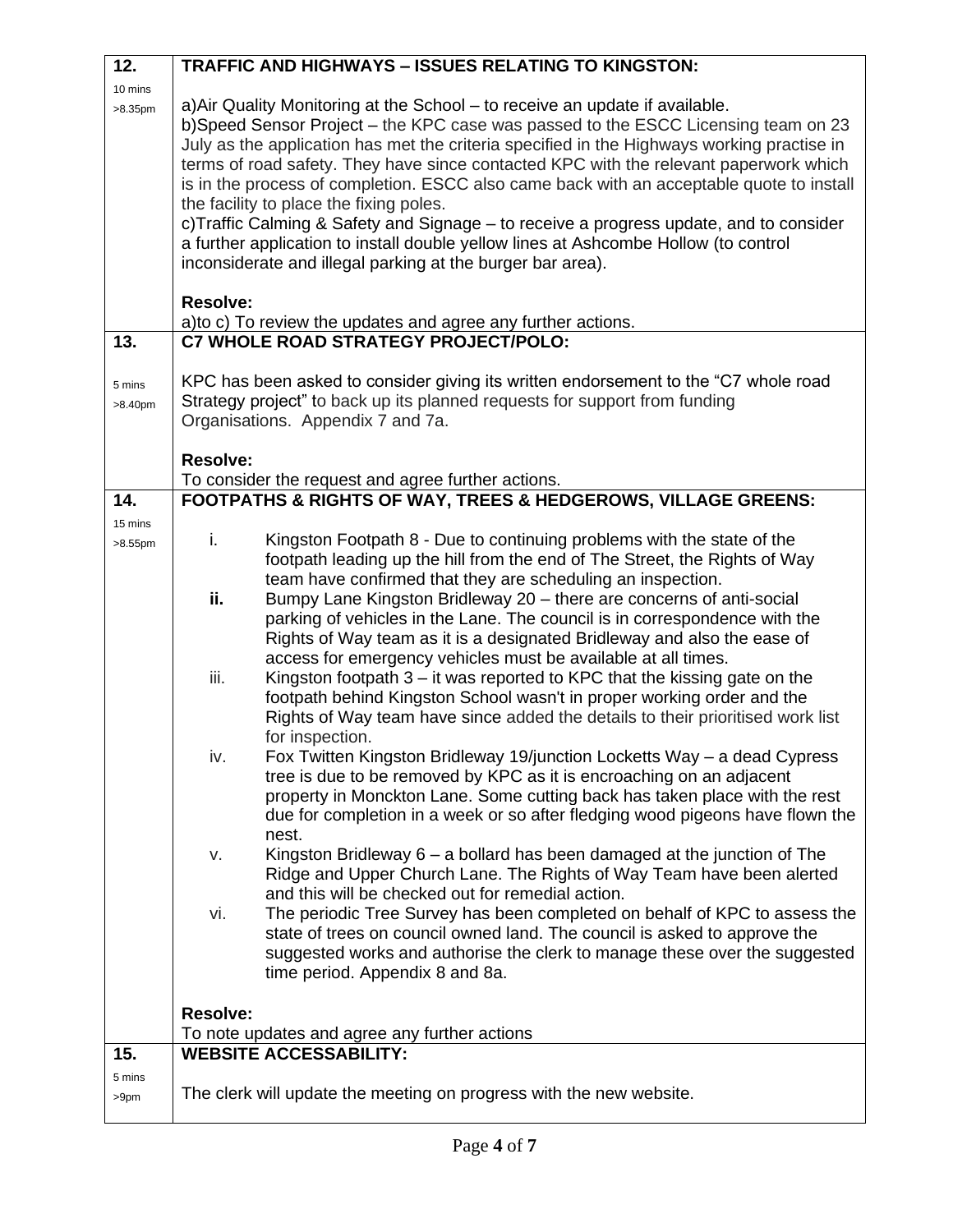|                                | <b>Resolve:</b>                                                                                                                                                                                                                                              |  |  |
|--------------------------------|--------------------------------------------------------------------------------------------------------------------------------------------------------------------------------------------------------------------------------------------------------------|--|--|
|                                | To note the update and authorise any required actions.                                                                                                                                                                                                       |  |  |
| 16.                            | <b>KPC RISK ASSESSMENTS:</b>                                                                                                                                                                                                                                 |  |  |
| 10 mins<br>>9.10 <sub>pm</sub> | The pavilion prepares and updates its own Risk Assessments (RA) in regard to activities<br>relating to the pavilion and its committee. These were reviewed and approved in 2019<br>and updates relating to Covid-19 have been/are being drafted as required. |  |  |
|                                | KPC has additional assets and areas of responsibility for which risks must be assessed.                                                                                                                                                                      |  |  |
|                                | The financial RA was approved and adopted at the July 2020 meeting and the remaining<br>have now been updated.                                                                                                                                               |  |  |
|                                | Members are asked to now review the risk assessments for any further additions:<br>Appendix 9 Risk Schedule                                                                                                                                                  |  |  |
|                                | Appendix 9a RA Assets & Responsibilities<br>Appendix 9b RA Council & Other Public Meetings                                                                                                                                                                   |  |  |
|                                | Appendix 9c RA St Pancras Green                                                                                                                                                                                                                              |  |  |
|                                | Appendix 9d RA Village Green & Play Area                                                                                                                                                                                                                     |  |  |
|                                | Appendix 9e RA Village Volunteers (Tree Warden, village maintenance & litter picking)<br>Appendix 9f RA Village Volunteers Hedge Trimming                                                                                                                    |  |  |
|                                | Resolve:                                                                                                                                                                                                                                                     |  |  |
|                                | To approve and adopt the risk assessments subject to any agreed changes.                                                                                                                                                                                     |  |  |
| 17.                            | <b>CLERK'S REPORTS:</b>                                                                                                                                                                                                                                      |  |  |
| 5 mins<br>$>9.15$ pm           | To receive any updates that are not already reported on the agenda.                                                                                                                                                                                          |  |  |
|                                | <b>Resolve:</b>                                                                                                                                                                                                                                              |  |  |
|                                | To note the clerk's progress reports and authorise any required actions.                                                                                                                                                                                     |  |  |
| 18.                            | <b>REPORT BACK FROM MEETINGS ATTENDED BY COUNCILLORS ON BEHALF OF</b>                                                                                                                                                                                        |  |  |
| 10 mins                        | KPC:                                                                                                                                                                                                                                                         |  |  |
| $>9.25$ pm                     |                                                                                                                                                                                                                                                              |  |  |
|                                | <b>Pavilion Committee FH</b>                                                                                                                                                                                                                                 |  |  |
|                                | Parish Hall Committee CM                                                                                                                                                                                                                                     |  |  |
|                                | <b>Action Group JB</b>                                                                                                                                                                                                                                       |  |  |
|                                | To receive reports from councillors following meeting attendance.                                                                                                                                                                                            |  |  |
| 19.                            | <b>DATE OF NEXT MEETING:</b>                                                                                                                                                                                                                                 |  |  |
|                                |                                                                                                                                                                                                                                                              |  |  |
|                                | To note the date of the next meeting of Kingston Parish Council is 11 November 2020                                                                                                                                                                          |  |  |
| 9.30pm                         | <b>CLOSE OF MEETING</b>                                                                                                                                                                                                                                      |  |  |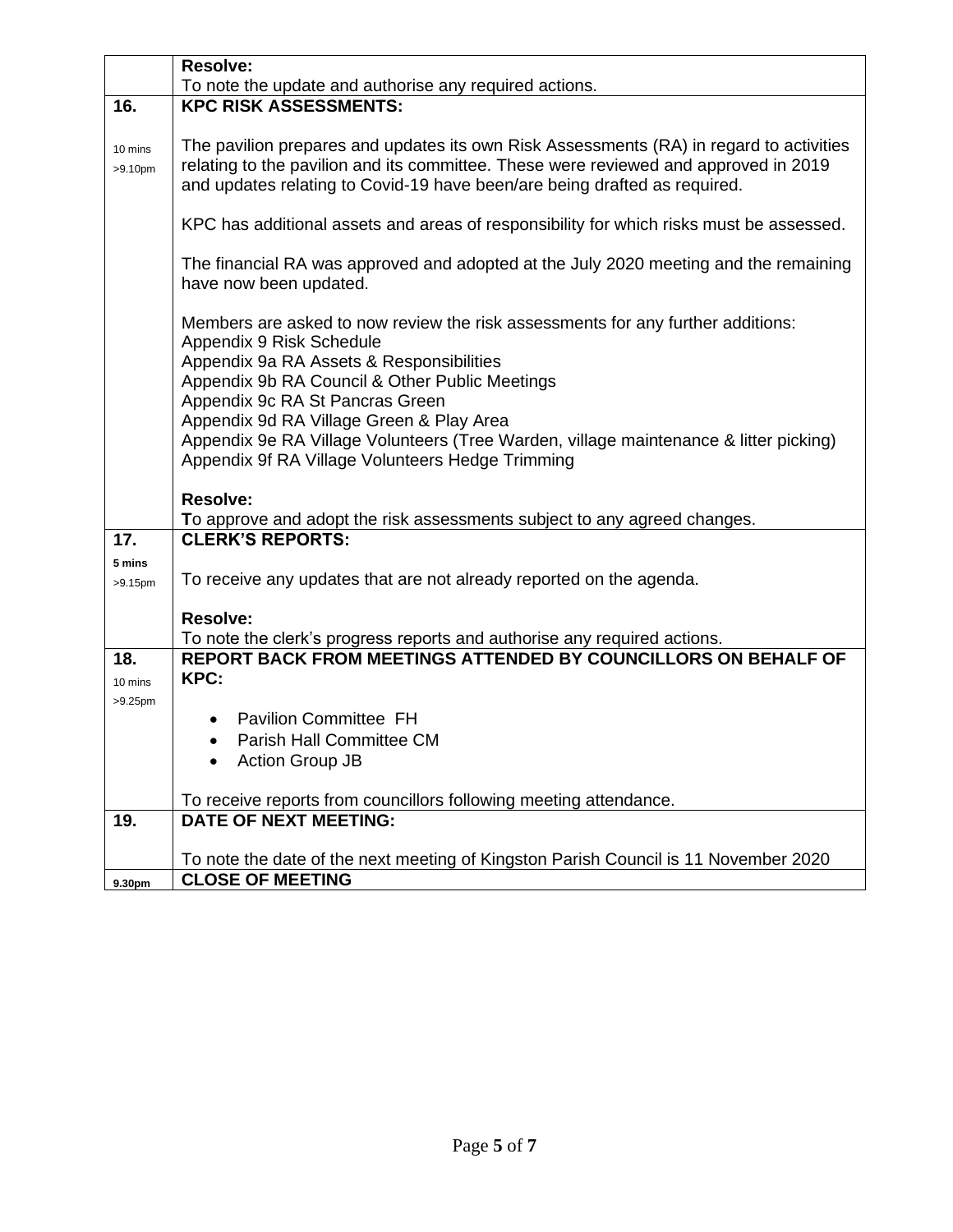# **ANNEX 1**

**The Local Authorities and Police and Crime Panels (Coronavirus) (Flexibility of Local Authority and Police and Crime Panel Meetings) (England and Wales) Regulations 2020.**

## **The relevant Regulations for local authorities are as follows:**

Regulation 2 – the 2020 Regulations apply to local authority meetings that are required to be held, or held, before 7 May 2021. The date could be brought forward if Government rules are relaxed.

Regulation 3 – parish councils in England are included within the definition of "local authority" in the 2020 Regulations. Parish meetings are not included within the definition and, as such, there is nothing permitting them to meet remotely. In NALC's view, the current Government guidance means that parish meetings should not take place in person, including the annual meeting of the electors.

Regulation 4 – this provides that where an appointment would otherwise be made or is required to be made at an annual meeting of a local authority, the appointment continues until the next annual meeting of the authority or until such time as that authority may determine (Regulation 4 (2). This would apply to the election of the chairman, the first business at the annual council meeting. Therefore the current chairman will remain in place until an annual meeting is held (possibly next year) unless the council decide to elect a replacement earlier.

Regulation 5 – this permits the holding of remote meetings. The effect of the Regulation is that persons attending a local council meeting do not need to be in the same place. "Place" means more than one place including electronic, digital or virtual locations such as internet locations, web addresses or conference call telephone numbers (Regulation 5 (1)). To attend a meeting remotely a member in remote attendance must meet specified conditions (see below).

Regulation 5 (6) also enables local councils to make standing orders to specify (i) how voting will be carried out, (ii) how members and the public can access documents and (iii) how remote access of the press and public by electronic means will take place. Councils should make these decisions based on their own needs and capacity. Local factors such as broadband strength may also determine what methods they use. See also the NALC guidance on remote meetings.

Regulation 6 – confirms that being present at a local council meeting includes being present through remote attendance. The Regulation also disapplies paragraph 7 of Schedule 12 to the 1972 Act. This means there is no requirement for a parish council to hold its annual meeting although a council may do so if they so choose. However